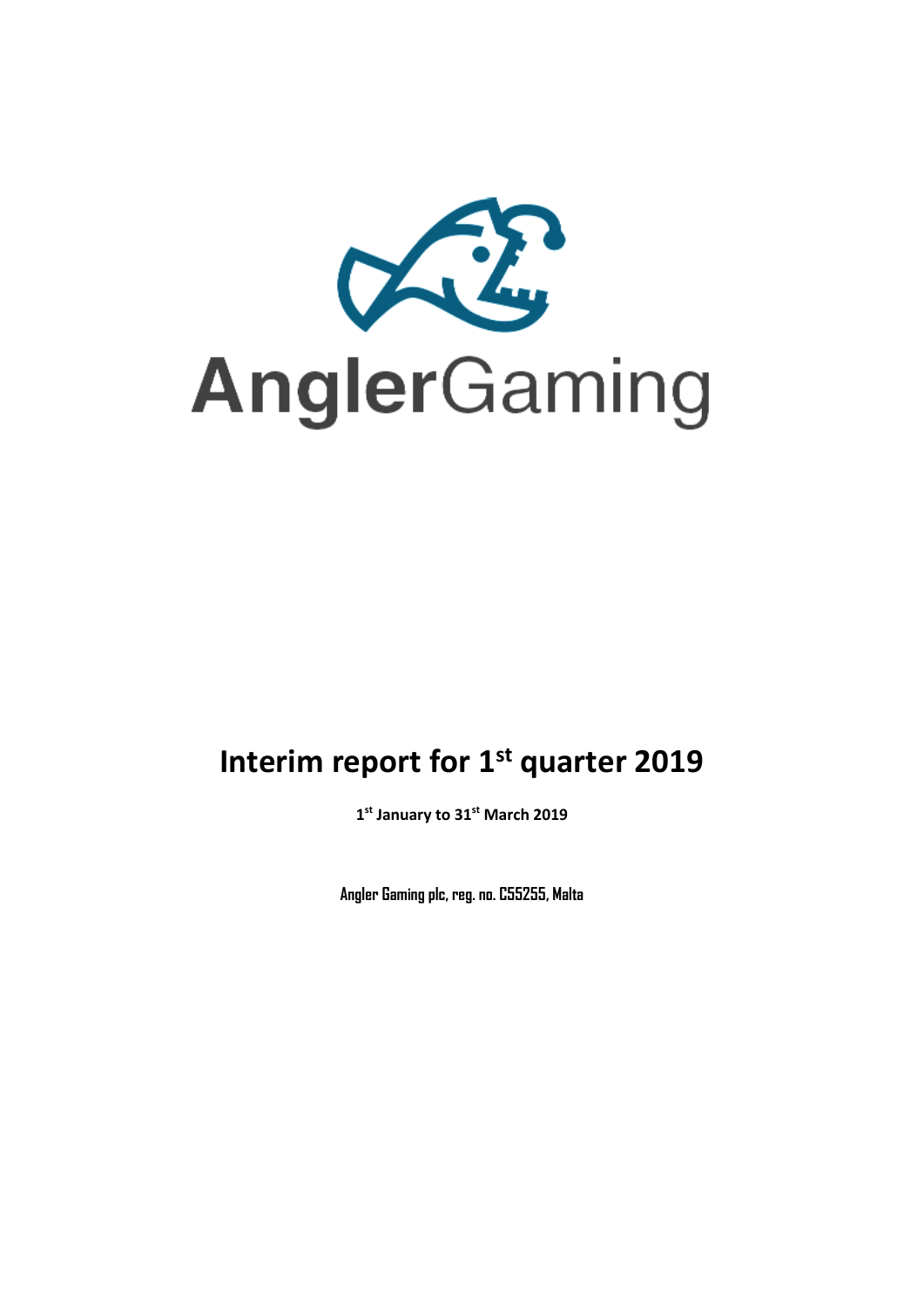# ANGLER GAMING PLC

# Financial report for the period ended 31<sup>st</sup> March 2019

# **Key Facts for the 1 st Quarter 2019 (1 st January 2019 – 31st March 2019)**

# **EBIT increased by 70% compared to the previous quarter (Q4 2018)**

*All figures are compared to the same quarter last year if not explicitly stated otherwise*

- Revenues increased by 56.47% to  $\epsilon$ 6,303,333 ( $\epsilon$ 4,028,577).
- EBIT decreased by 11.17% to  $\epsilon$ 1,216,127 ( $\epsilon$ 1,369,075).
- EBIT increased by 70.06% compared to Q4 2018 ( $\epsilon$  715,128).
- EBIT margin of 19.29% (33.98%).
- Customer deposits increase of 141.22% to  $\epsilon$ 16,324,713 ( $\epsilon$ 6,767,565).
- 36,100 new registered customers (35,237), increase of 2.45%.
- $\bullet$  33,303 active customers (21,203), increase of 57.07%.
- Earnings per share of  $\epsilon$ 0.0146 ( $\epsilon$ 0.0178).
- The subsidiary PremierGaming Ltd was granted a full five year license on the 29th of January 2019 to conduct online gaming in Sweden including offering Online Casino, Online Sportsbetting and Online Bingo. PremierGaming Ltd had to pause the Swedish offering during the first 29 days of January. Once license was granted, operations resumed into this newly regulated market. In Q1 2019 PremierGaming Ltd represented 29% of the Group's revenues.
- The EBIT for Q1 excluding PremierGaming Ltd was  $\epsilon$ 1.576.963 which is all-time high. The Group continues to invest in marketing in PremierGaming Ltd to sustain early growth.
- The average daily Net Gaming Revenue for April 2019 is 8% higher compared to the average daily Net Gaming Revenue in Q1 2019.
- As mentioned in the Q4 report 2018, the Board of Directors proposes distribution of  $\epsilon$ 3,374,325 ( $\epsilon$ 3,351,000) by way of a dividend to shareholders, which corresponds to  $\epsilon$ 0.045 per share. Angler Gaming plc will not compensate for currency exchange costs.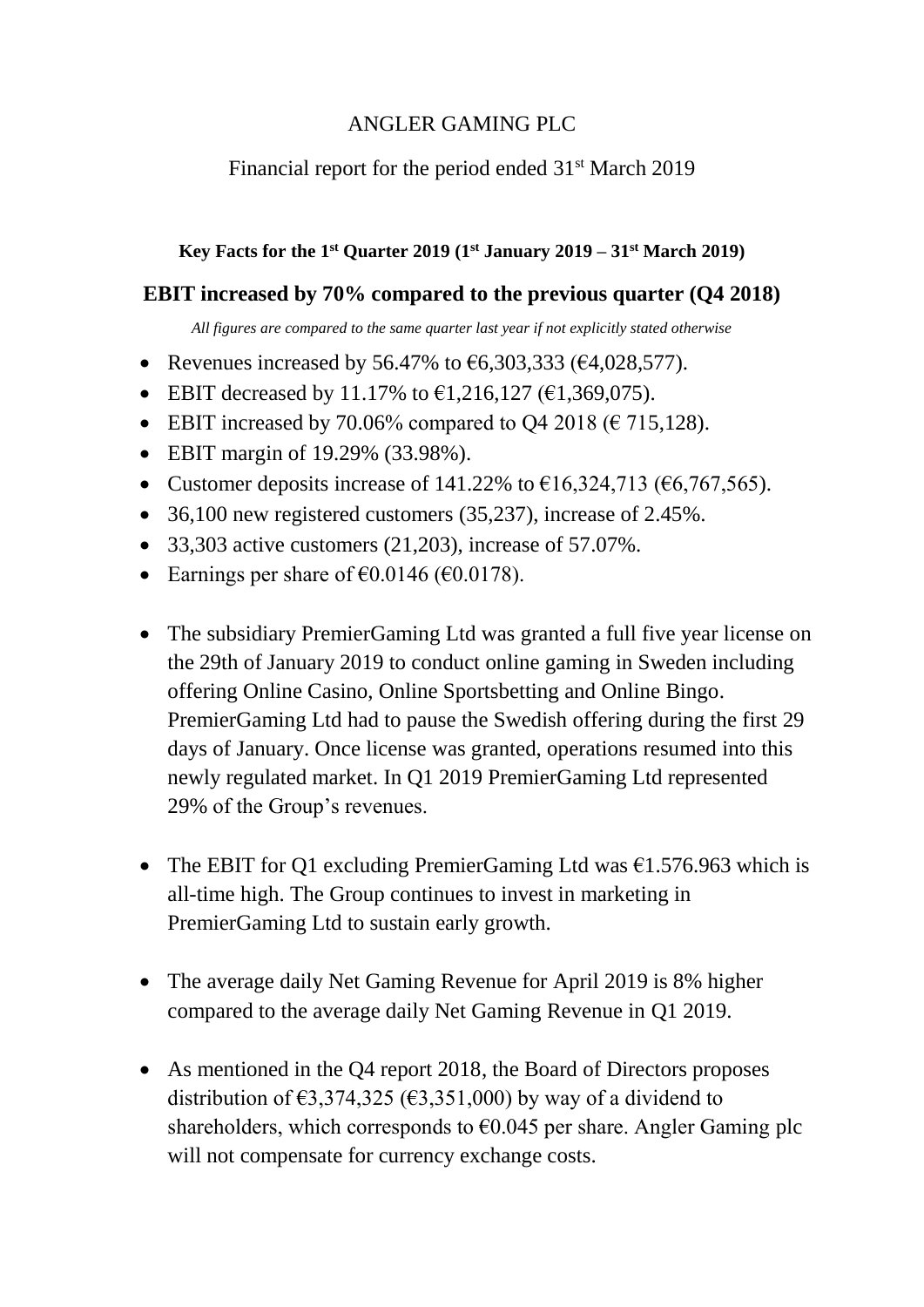

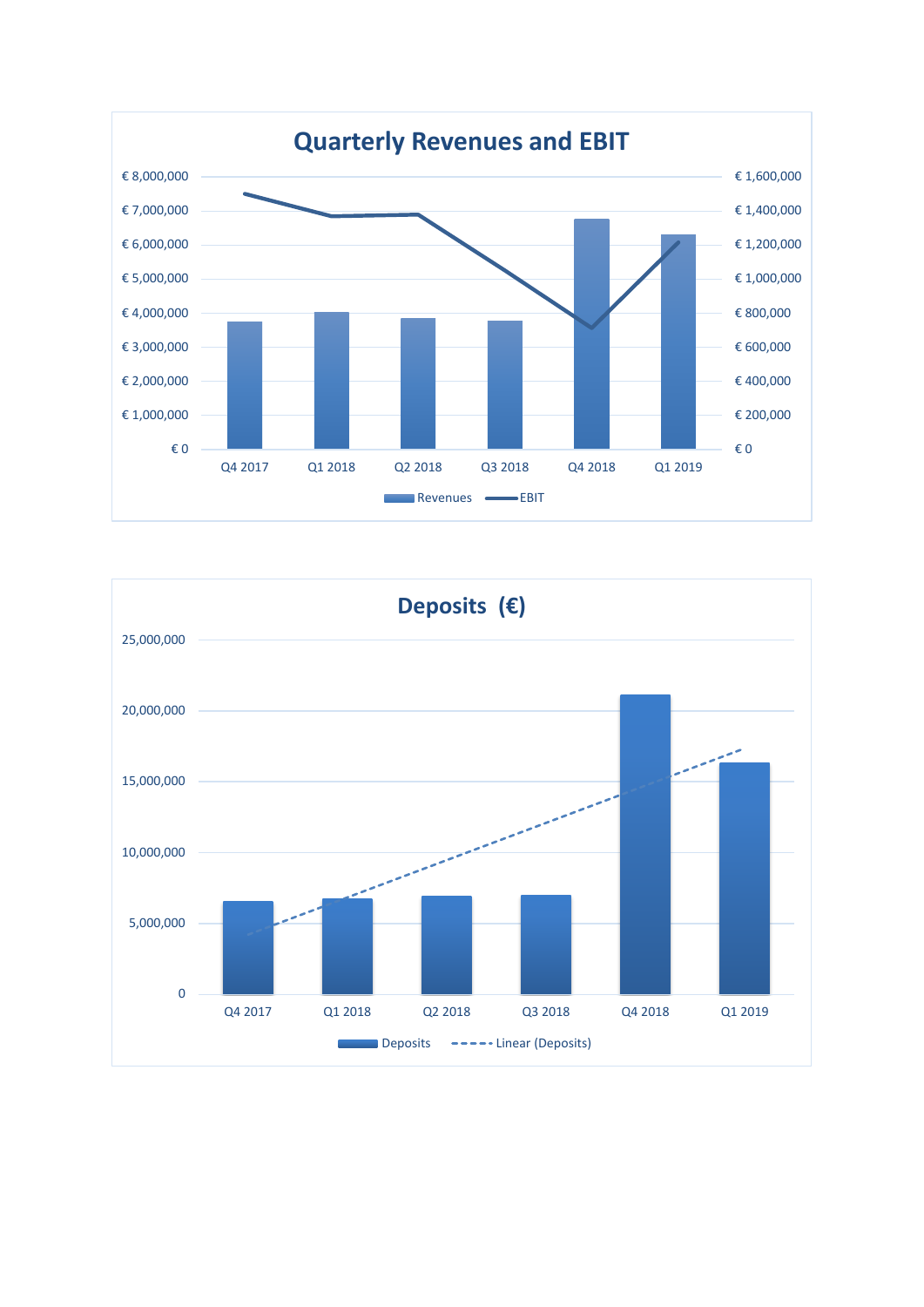### **Key Performance Indicators (EUR)**

|                          | Q1          | Q1         | Jan-Dec     |
|--------------------------|-------------|------------|-------------|
|                          | 2019        | 2018       | 2018        |
| <b>Customer Deposits</b> | €16,324,713 | €6,767,565 | €41,828,434 |
| <b>Active Customers</b>  | 33.303      | 21,203     | 79,902      |
| New Registered Customers | 36,100      | 35,237     | 139,452     |
| Gross Game Win           | €7,094,712  | €4,680,937 | €21,040,692 |
| Net Game win             | €6,927,803  | €4,416,398 | €20,097,324 |
| Hold                     | 39.6%       | 41.2%      | 44.3%       |

\* Definition Active Customers: Customer that wagered at least one bet in the indicated period

\*\* Definition New Registered Customer: A new customer registered in the indicated period

\*\*\* Definition Net Game Win: Real money bets minus real money wins

\*\*\*\* Definition Hold: Customer Withdrawals / Customer Deposits



### **Comments from the CEO**

Q1 2019 has started well with improvements in most KPIs compared to Q4 2018. We are particularly happy with the 70% growth in EBIT compared to Q4 2018. PremierGaming Ltd had to pause the Swedish offering during the 29 first days of January 2019, which negatively impacted the revenues and deposits in January. Since then PremierGaming is back on track together with the rest of the Group which saw growth in most of its markets in Q1 2019.

**Thomas Kalita CEO Angler Gaming plc**

We are very pleased that Q1 showed improvements in most KPIs compared to Q4 2018. We are particularly satisfied with the 70% growth in EBIT in Q1 2019 (€1,216,127) compared to Q4 2018. Most markets saw a growth in revenues in Q1 2019. PremierGaming Ltd was required to pause its offering in Sweden until the license was granted 29<sup>th</sup> of January, which had impacted negatively the revenues in January, but is back on track since then. Although we see a more challenging Swedish market due to the new regulation, we believe that our agile and cost effective approach is the right way forward. The Group is not dependent on Sweden, although we see it as an important future market. PremierGaming Ltd is a startup within the Group and didn't contribute to profits of Q1 2019. In March 2019 PremierGaming was relatively close to a break-even with a net loss of only €44,925, and it is already a key revenue driver within the Group (29% of the Group revenues in Q1 2019). The Group's EBIT for Q1 excluding the loss from PremierGaming Ltd in Q1 was €1.576.963, which is all-time high. The Group continues to focus on improving revenues and EBIT. We monitor important KPIs on a daily basis and immediately take actions when needed. The Group's average daily Net Gaming Revenue for April 2019 is 8% higher compared to the average daily Net Gaming Revenue in Q1 2019.



PremierGaming's released a new TV-commercial in the end of April promoting its brand PremierLiveCasino in addition to promoting ProntoCasino.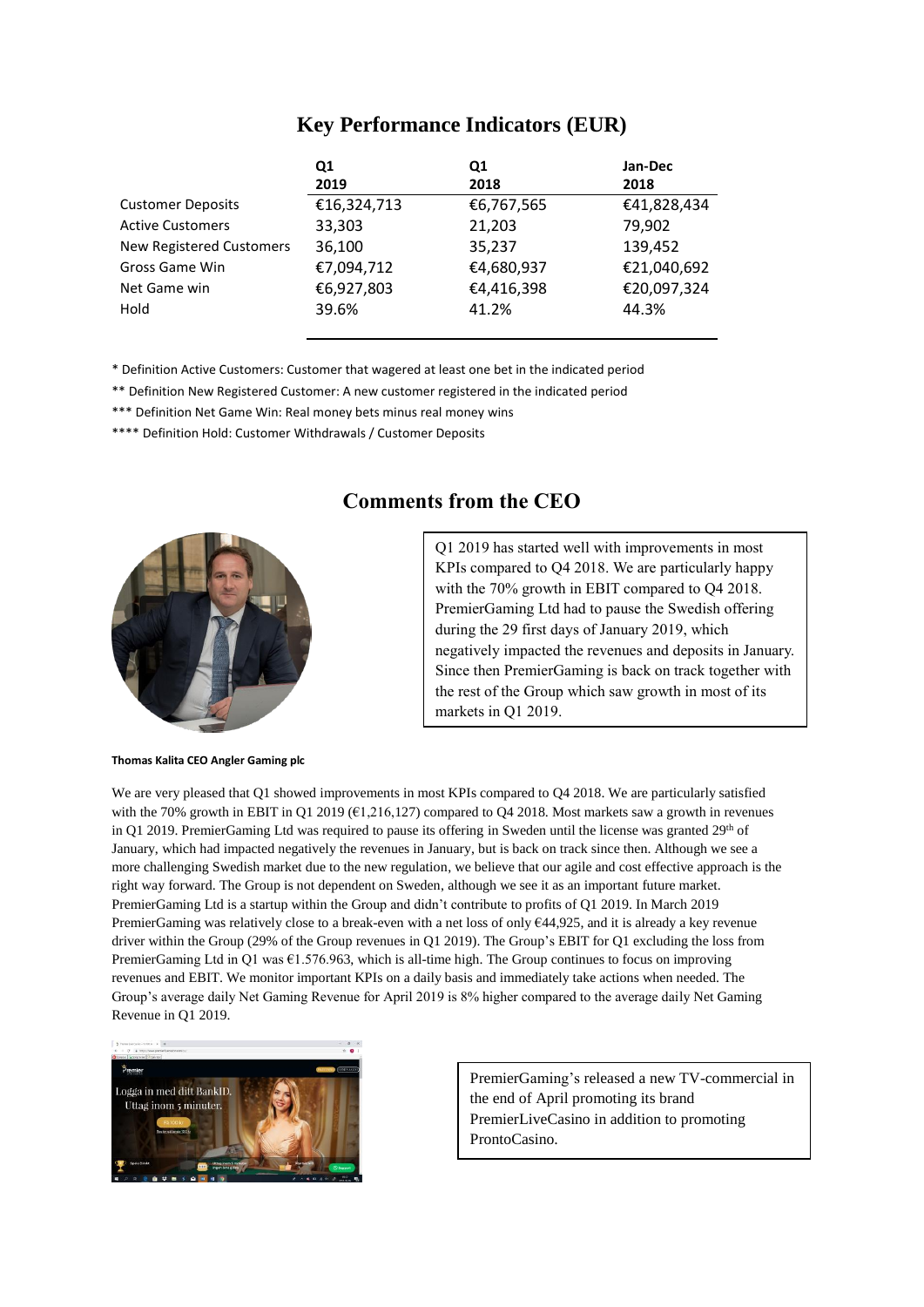#### **Consolidated Income Statement Euro**

| <b>March 2019'</b>                  | Q1          | Q <sub>1</sub> | Jan - Mar   | Jan - Mar     | <b>Full Year</b> |
|-------------------------------------|-------------|----------------|-------------|---------------|------------------|
|                                     | 2019        | 2018           | 2019        | 2018          | 2018             |
|                                     | €           | €              | €           | €             | €                |
|                                     |             |                |             |               |                  |
| Revenue                             | 6,303,333   | 4,028,577      | 6,303,333   | 4,028,577     | 18,394,136       |
| Cost of services sold               | (3,768,081) | (2, 236, 358)  | (3,768,081) | (2, 236, 358) | (10, 400, 346)   |
| Gross profit / (loss)               | 2,535,252   | 1,792,219      | 2,535,252   | 1,792,219     | 7,993,790        |
| Marketing expenses                  | (823, 967)  | (63, 460)      | (823, 967)  | (63, 460)     | (1,691,251)      |
| Personnel expenses                  | (295, 650)  | (209,000)      | (295, 650)  | (209,000)     | (940, 221)       |
| Other external expenses             | (184, 079)  | (121, 110)     | (184, 079)  | (121, 110)    | (729, 679)       |
| Depreciation, amortization          | (15, 429)   | (29, 574)      | (15, 429)   | (29, 574)     | (118, 644)       |
| Other operating income/expenses     |             |                |             |               |                  |
| <b>Operating expenses</b>           | (1,319,125) | (423, 144)     | (1,319,125) | (423, 144)    | (3,479,795)      |
| Operating profit / (loss)           | 1,216,127   | 1,369,075      | 1,216,127   | 1,369,075     | 4,513,995        |
| Financial income / (expenses)       | (86, 558)   | (13, 613)      | (86, 558)   | (13,613)      | (34, 192)        |
| Income / (Loss) before tax          | 1,129,569   | 1,355,462      | 1,129,569   | 1,355,462     | 4,479,803        |
| Tax                                 | (31, 879)   | (28, 174)      | (31, 879)   | (28, 174)     | (105, 649)       |
| Net income / (loss) for the period  | 1,097,690   | 1,327,288      | 1,097,690   | 1,327,288     | 4,374,154        |
| No of shares                        | 74,984,995  | 74,464,995     | 74,984,995  | 74,464,995    | 74,984,995       |
| Basic and dilute earnings per share | 0.0146      | 0.0178         | 0.0146      | 0.0178        | 0.0583           |

\*Definition of Revenue: 'Bet - win - jackpot contribution - bonus cost - loyalty points - manual adjustments user balances'.

\*\*Definition of Cost of Services Sold: – Cost of sales includes: 'Payment processing fees to payment suppliers, affiliate expenses, Gaming License fees for products, software licence fees, Gaming Tax and affiliate costs'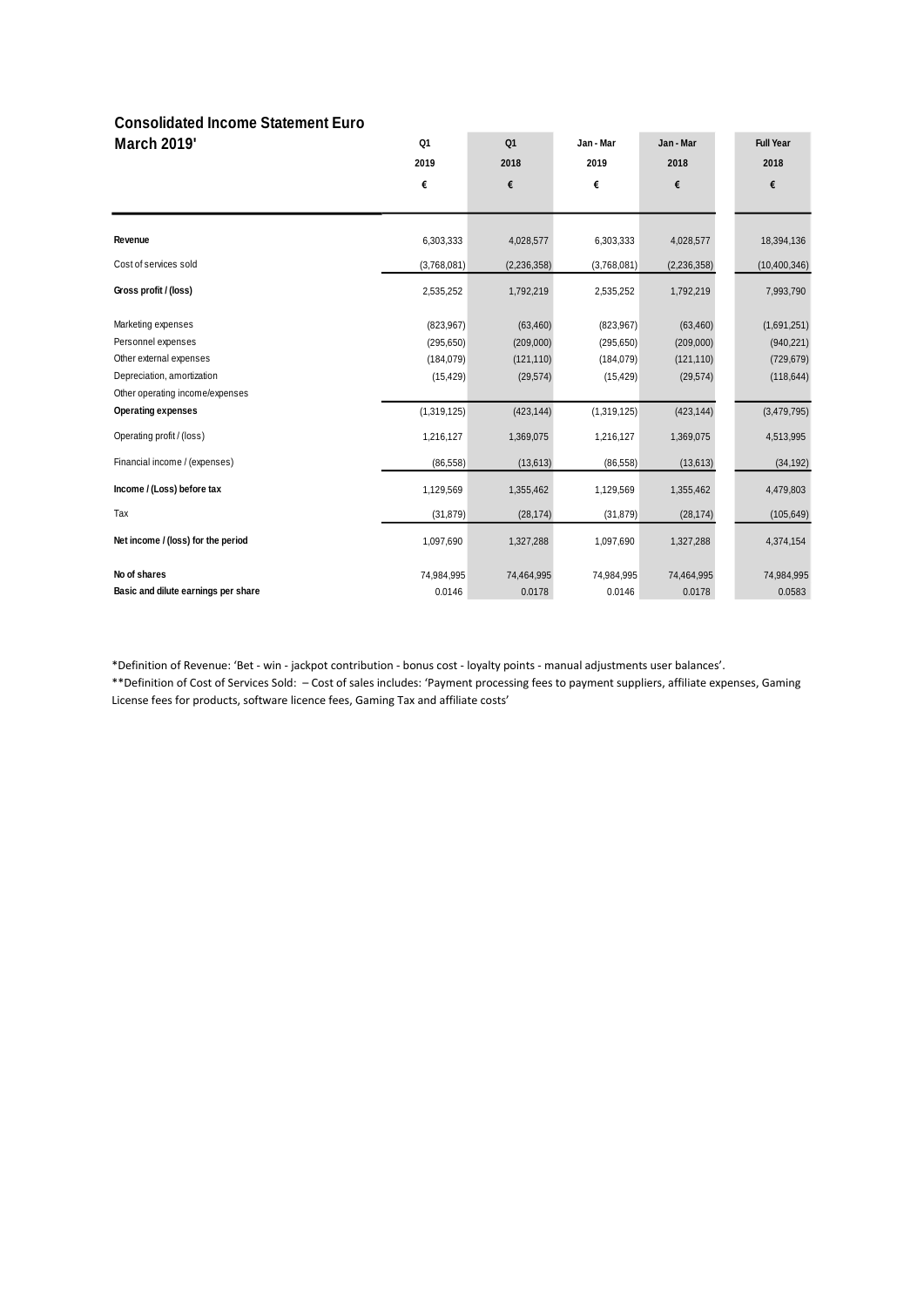#### Consolidated Statement of Financial Position for the period ended 31 March 2019

|                                                 | Group      | Group      | Angler Gaming plc | Angler Gaming plc        |
|-------------------------------------------------|------------|------------|-------------------|--------------------------|
|                                                 | Period end | Perlod end | Period end        | Period end               |
|                                                 | March      | March      | March             | March                    |
|                                                 | 2019       | 2018       | 2019              | 2018                     |
|                                                 | Euro       | Euro       | <b>Euro</b>       | <b>Euro</b>              |
| <b>Assets</b>                                   |            |            |                   |                          |
| <b>Non-current assets</b>                       |            |            |                   |                          |
| Investment in subsidiaries **                   |            |            | 101,997           | 1,997                    |
| Intangible assets                               | 1,221,997  | 1,322,137  |                   |                          |
| Property, plant and equipment                   | 20,061     | 20,916     | 364               | 459                      |
| <b>Total non-current assets</b>                 | 1,242,058  | 1,343,053  | 102,361           | 2,456                    |
| <b>Current assets</b>                           |            |            |                   |                          |
| Trade and other receivables **                  | 5,334,499  | 2,643,310  | 3,835,854         | 900,763                  |
| Cash and cash equivalents                       | 3,460,059  | 4,698,181  | 78,284            | 67,172                   |
|                                                 |            |            |                   |                          |
| <b>Total current assets</b>                     | 8,794,558  | 7,341,491  | 3,914,138         | 967,935                  |
| <b>Total assets</b>                             | 10,036,616 | 8,684,543  | 4,016,499         | 970,391                  |
| <b>Equity and liabilities</b>                   |            |            |                   |                          |
| <b>Capital and reserves</b>                     |            |            |                   |                          |
| Paid up capital **                              | 749,849    | 744,649    | 749,849           | 744,649                  |
| Non-refundable shareholder contribution         | 177,089    | 177,089    | 177,089           | 177,089                  |
| Premium Capital **                              | 1,815,802  | 1,713,352  | 1,815,802         | 1,713,352                |
| <b>Retained Earnings</b>                        | 5,822,747  | 5,002,269  | (2,087,789)       | (1,729,618)              |
|                                                 | 8,565,487  | 7,637,359  | 654,951           | 905,472                  |
| Creditors : amounts failing due within one year |            |            |                   |                          |
| Trade and other payables **                     | 1,429,439  | 885,906    | 3,361,548         | 64,919                   |
| Taxation payable                                | 41,690     | 161,278    |                   | $\overline{\phantom{a}}$ |
|                                                 |            |            |                   |                          |
| <b>Total liabilities</b>                        | 1,471,129  | 1,047,184  | 3,361,548         | 64,919                   |
| <b>Total equity and liabilities</b>             | 10,036,616 | 8,684,543  | 4,016,499         | 970,391                  |

\*\* group period figures exclude intercompany balances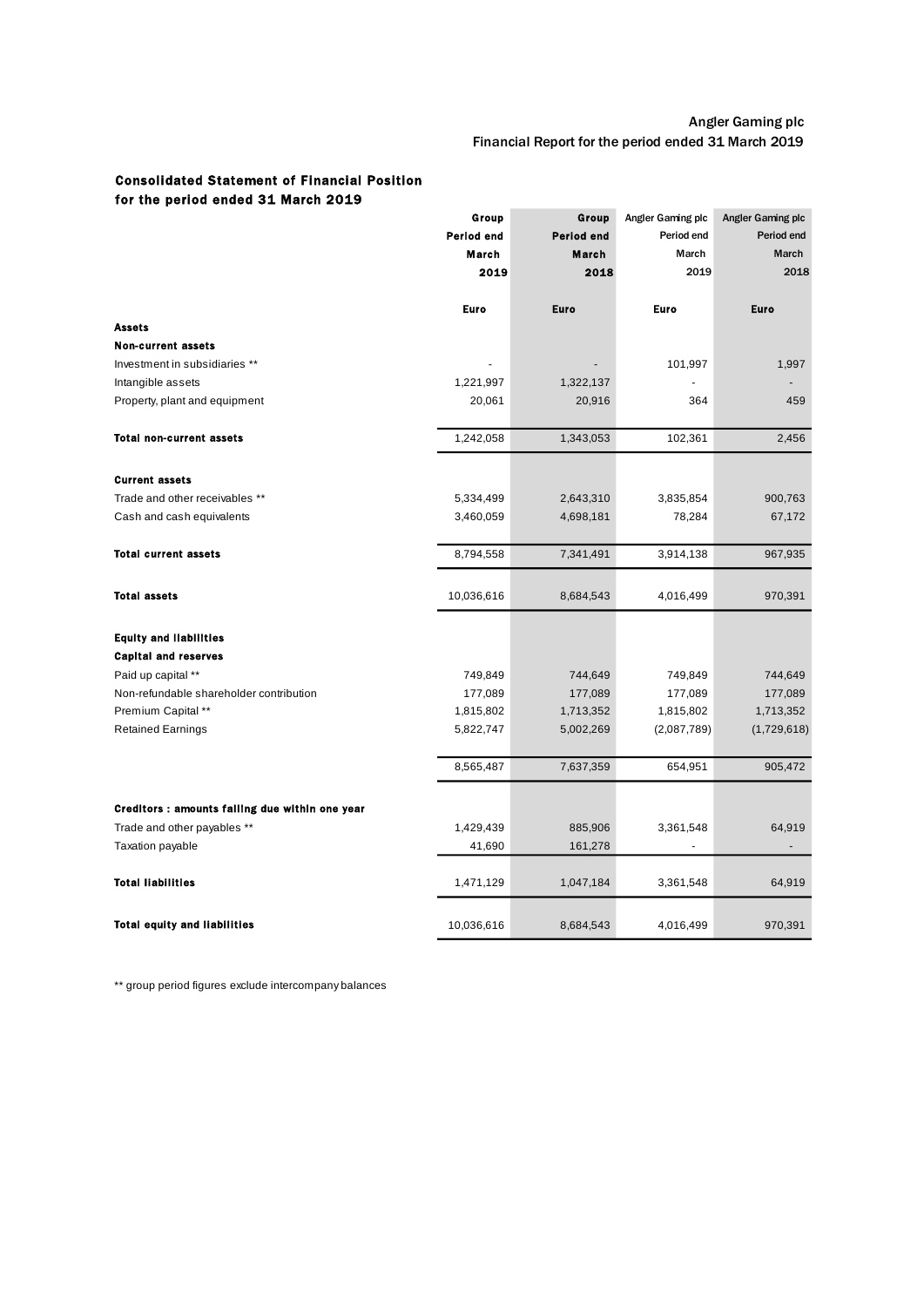### Angler Gaming plc Cashflow report for the period ended 31 March 2019

### Consolidated Statements of Cashflow Position for the period ended 31 March 2019

|                                                       | Group               | Group               | Company             | Company             |
|-------------------------------------------------------|---------------------|---------------------|---------------------|---------------------|
|                                                       | Period end<br>March | Period end<br>March | Period end<br>March | Period end<br>March |
|                                                       | 2019                | 2018                | 2019                | 2018                |
|                                                       |                     |                     |                     |                     |
|                                                       | Euro                | <b>Euro</b>         | Euro                | Euro                |
| Cash flow from operating activities                   |                     |                     |                     |                     |
| Profit / (Loss) before taxation                       | 1,129,569           | 1,355,462           | 3,269,141           | (54, 269)           |
| Reconciliation to cash generated from operations:     |                     |                     |                     |                     |
| Depreciation                                          | 15,429              | 29,574              | 24                  | 24                  |
| Taxation                                              | (95, 838)           |                     |                     |                     |
| Operating loss before working capital changes:        | 1,049,160           | 1,385,036           | 3,269,165           | (54, 245)           |
| Movement in trade receivables                         | (44, 639)           | (84,098)            |                     |                     |
| Movement in other debtors                             | (347, 431)          | (348, 503)          | (3,370,446)         | (15, 309)           |
| Movement in trade payables                            | 36,008              | (59, 583)           |                     |                     |
| Movement in other creditors                           | (85,004)            | 79,327              | 158,022             | 43,247              |
| Net cash used in operating activities                 | 608,094             | 972,179             | 56,741              | (26, 307)           |
| Cash flow from investing activities                   |                     |                     |                     |                     |
| Cash issued by shareholders                           |                     |                     |                     |                     |
| Intangible fixed assets                               |                     |                     |                     |                     |
| Tangible fixed assets                                 | (1,270)             | (683)               |                     |                     |
| Investment in subsidiaries                            |                     |                     |                     |                     |
| Net cash generated from/used in investing activities  | (1,270)             | (683)               |                     |                     |
| Cash flows from financing activities                  |                     |                     |                     |                     |
| Dividends proposed and paid                           |                     |                     |                     |                     |
| Short term loans                                      |                     |                     |                     |                     |
| Intra-group finance                                   |                     |                     |                     |                     |
| Net cash generated from financing activities          |                     |                     |                     |                     |
| Net movement in cash and cash equivalents in the year | 606,824             | 971,496             | 56,742              | (26, 307)           |
| Cash and cash equivalents at beginning of the year    | 2,853,235           | 3,726,685           | 21,542              | 93,479              |
| Cash and cash equivalents at end of year              | 3,460,059           | 4,698,181           | 78,284              | 67,172              |